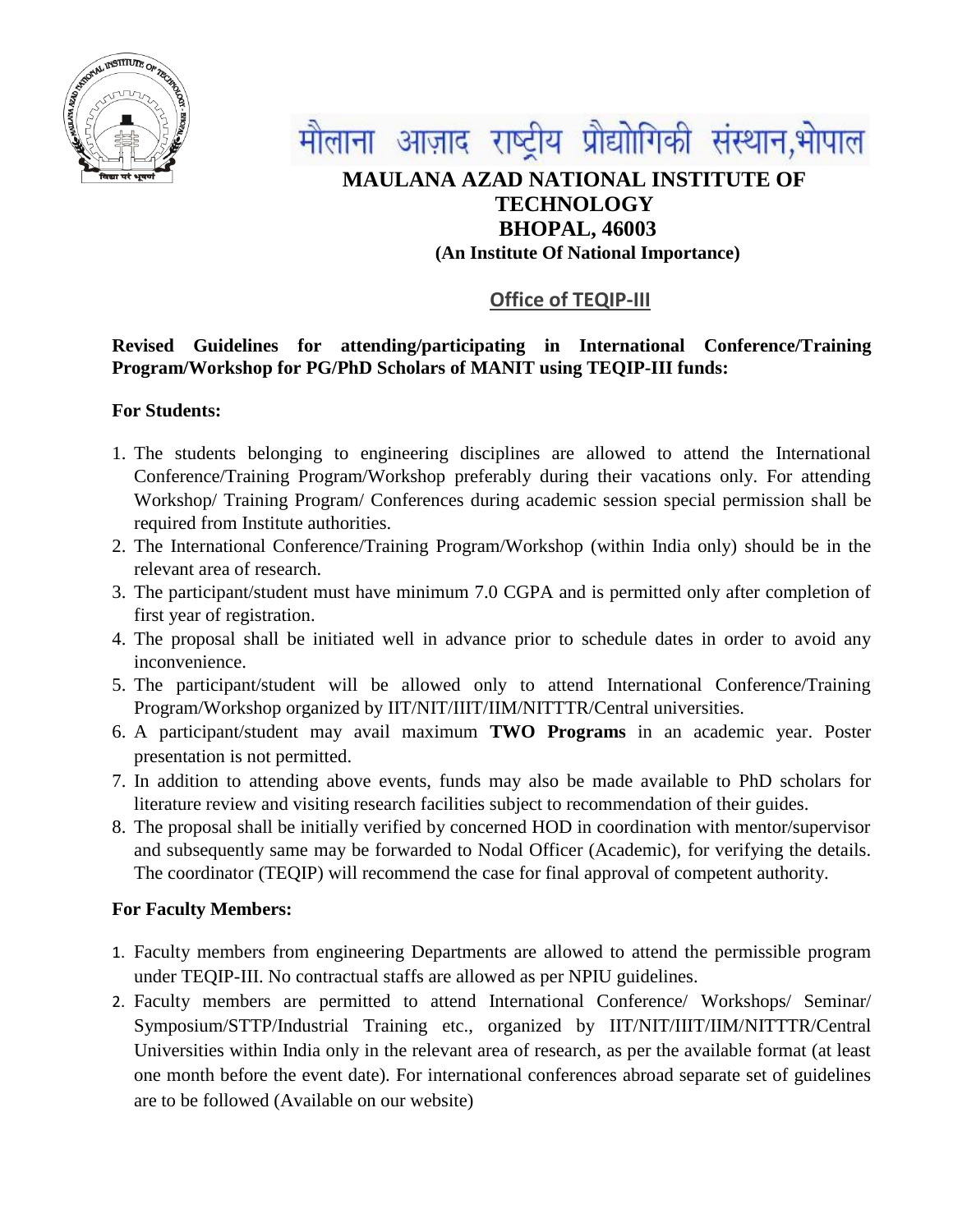3. A faculty member may avail maximum **THREE** Programs in an **academic year** (including vacation/holidays). In case any faculty deputed/nominated by the Institute authority shall not be counted within the above three.

#### **For Staff Members:**

- 1. Staff members may be allowed to attend permissible program under TEQIP-III. No contractual staff is allowed as per NPIU guidelines.
- 2. Staffs may apply for attending Conference/Workshops/Seminar/Symposium/STTP/Training etc. within India as per the available format.
- **3.** A Staff may avail maximum **TWO** Programs in an academic year (including vacation/holidays). In case any staff deputed/nominated by the Institute authority shall not be counted within the above two.

## **Common Procedures for All:**

- a) The faculty member should fill forms (Annexure-A for FDP/SDP/Training/ attending conferences for above national events) for the program he/she wishes to attend along with details such as Justification of attendance, benefits to individual, department and institute, Venue, Dates and Duration, Financial estimate including Registration Fees, Travel, DA etc.
- b) The concerned HOD should recommend and forward the proposal to Nodal Officer (Academic), after verifying the details with permissible expenditure of TEQIP-III as received from NPIU. The coordinator (TEQIP-III) will be recommended the case for final approval of competent authority.
- c) Scrutiny member(s) shall verify the fulfillment of requirement and the information submitted by the applicant before recommending the proposal to the higher authority.
- d) Prior administrative approval from the competent authority is mandatory to attend such programs and; otherwise, no reimbursement will be paid.
- e) TA/DA and leave rule for all (faculty/staff/student) shall be as per Institute norms.
- f) No advance amount will be permitted for such activity. After attending the event, the faculty/staff/student should submit a detailed report comprising of copy of attendance certificate, registration receipt in original and all other relevant receipts towards settling the expenditure for reimbursement after returning from the FDP program. One copy of this detailed report along with attendance certificate should also be submitted to the TEQIP-III Office.
- g) The Director, MANIT Bhopal shall have the right to alter/reject any of the above issues at any point of time.

## **Coordinator TEQIP-III**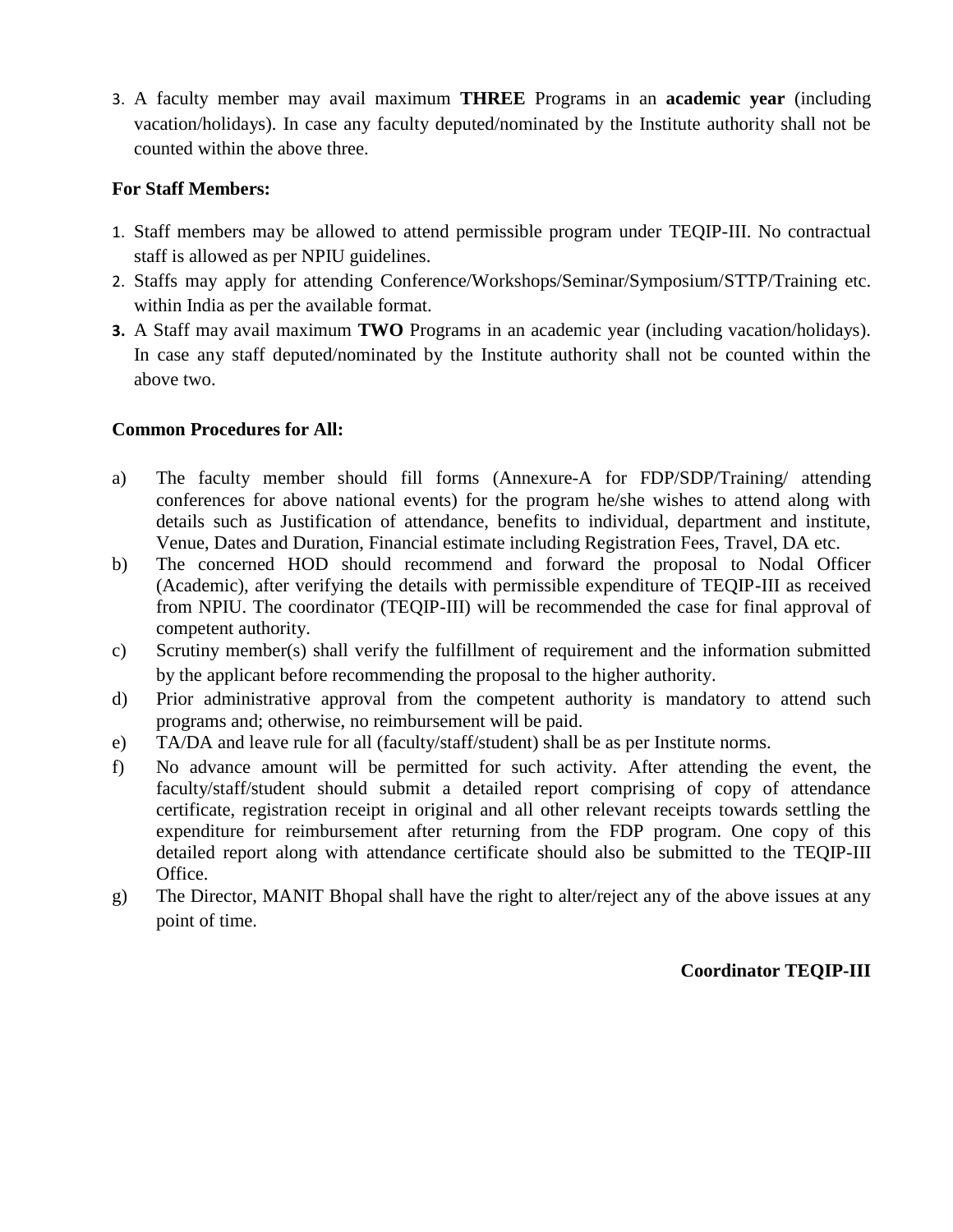## **Proposal for Attending**

#### International Conference/ Workshop/Seminar/ Symposium/ STTP/Industrial Training etc. under TEQIP-III

| $\mathbf{1}$   | Name of the faculty/staff/student with                                              |  |
|----------------|-------------------------------------------------------------------------------------|--|
| $\overline{2}$ | Designation (Scholar no in case of student)<br>Department                           |  |
|                |                                                                                     |  |
| 3              | Phone Nos. & Email-ID of                                                            |  |
|                | Faculty/staff/student                                                               |  |
| $\overline{4}$ | Conference/STTP/FDP Title                                                           |  |
| 5              | Date and Duration of                                                                |  |
|                | Conference/STTP/WORKSHOP                                                            |  |
| 6              | Title of Paper if any                                                               |  |
| $\overline{7}$ | Whether paper is accepted for ORAL                                                  |  |
|                | presentation                                                                        |  |
| 8              | Co-authors if any                                                                   |  |
| 9              | Would the paper be published in                                                     |  |
|                | Proceedings/Available on Digital library?                                           |  |
| 10             | Conference/STTP Registration Fees, Rs.                                              |  |
| 11             | Tentative Financial Assistance required for                                         |  |
|                | Travel, food and Stay                                                               |  |
| 12             | Have you applied to any funding agency for                                          |  |
|                | this proposal? (Name of the funding                                                 |  |
|                | Agency, Amount requested, Amount                                                    |  |
|                | sanctioned)                                                                         |  |
| 13             | Particulars of the previous conference/<br>STTP attended Through TEQIP/Institute in |  |
|                | last one year: (Conference title, Dates of                                          |  |
|                | conference, Paper Title, Total Expenses,                                            |  |
|                | Funding Source, etc)                                                                |  |
| 14             | Justification: (Benefits to individual,                                             |  |
|                | Benefits to Department/Institute)                                                   |  |
| 15             | Invitation letter details/ brochure from the                                        |  |
|                | institution/s to be visited (Attach): If                                            |  |
|                | conference, full-length paper with                                                  |  |
|                | similar report                                                                      |  |
|                |                                                                                     |  |